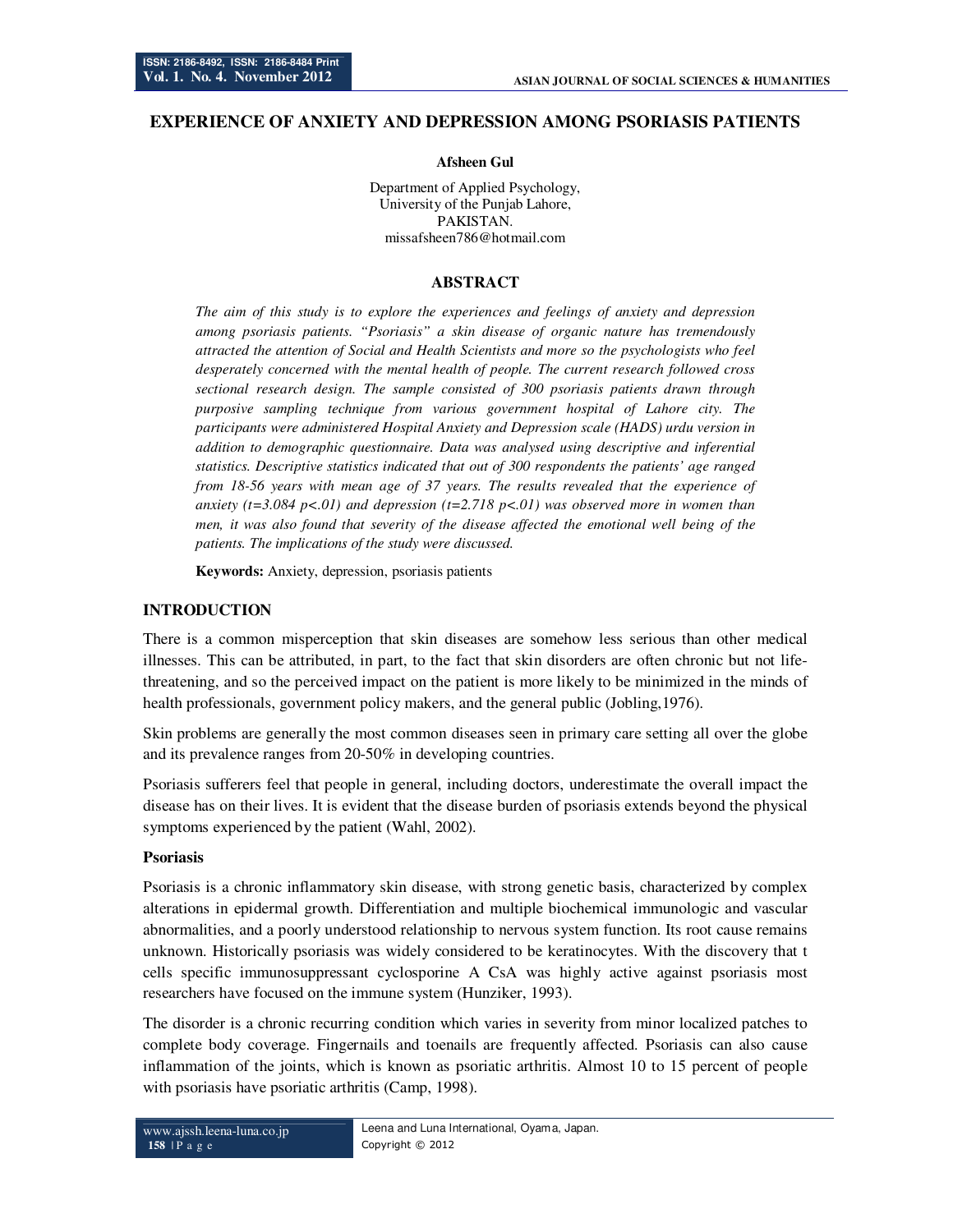Psoriasis does not show a static clinical picture, lesions grow and regress. New lesions start as small pinpoint papillae. In the early phase, the papules unite, become confluent, and form plaques (Camp, 1998).

Psoriasis is not exclusively a skin disease. Extracutaenous manifestions are common. Nail changes hire frequent in psoriasis. Nail psoriasis produces a variety of changes in the appearance of finger and toe nails. These changes include discolouring under the nail plate, pitting of the nails, lines going across the nails, thickening of the skin under the nail, and the loosening (onycholysis) and crumbling of the nail (Camp, 1998).

## **Psoriasis and feelings of Anxiety and Depression**

Psoriasis can severely affect the individual's daily physical, psychological, and social functioning (Rapp *et al.,* 1999), and these difficulties are often compounded by the standard medical treatments for the disease, many of which are time consuming, inconvenient, messy, or odoriferous. In addition to coping with the physical discomforts of psoriasis and its treatment, patients must also contend with the reactions of other people to their unsightly skin lesions (Ginsburg & Link, 1989).

Many are anxious and depressed, with a 9.7% prevalence of a death wish and a 5.5% prevalence of acute suicidal ideation. In fact, there is a direct association between disease severity and psychosocial impact of the disease: the more severe the psoriasis, the more the patient will feel embarrassed, ashamed, and depressed. Even during periods of remission, patients continue to harbor these feelings and suffer. Thus the psychological impact of psoriasis results in disruption of work, an increased need for psychiatric consultations, and greater use of tobacco, alcohol, tranquilizers, and antidepressants (Poikolainen *et al.,* 1990).

Ahmed and Ahmed in 2007 suggest that patients with skin disease are at increased risk for the development of depression, anxiety. Compared with control group, skin patients had an increase risk of a clinical diagnosis of depression, and an increase in the risk of anxiety.

On the basis of previous literature review the present research aims to examine the psychological aspect of the disease by exploring the symptoms of anxiety and depression among psoriasis patients. It is hypothesized that

- There is gender difference in the experinece of anxiety and depression after the onset of psoriasis.
- Women are psychologically more prone to and concerned about the distressingly annoying symptoms of psoriasis as compared with men.

## **METHOD**

This research explored the feelings of anxiety and depression in patients suffering from psoriasis.

### **Research Design**

The research was laid out through Cross sectional research design. Purposive sampling technique was used in the present research because the choice of the sample was contingent upon the availability and consent of the participants.

### **Participants**

The sample consisted of 300 psoriasis patients with age range 18-56yrs (M=37 yrs). The sample (N=300) was distributed across gender i-e, 150 men (50%) and 150 women (50%) who met inclusion criterion. The participants were taken from different government hospitals of Lahore cosmopolitan.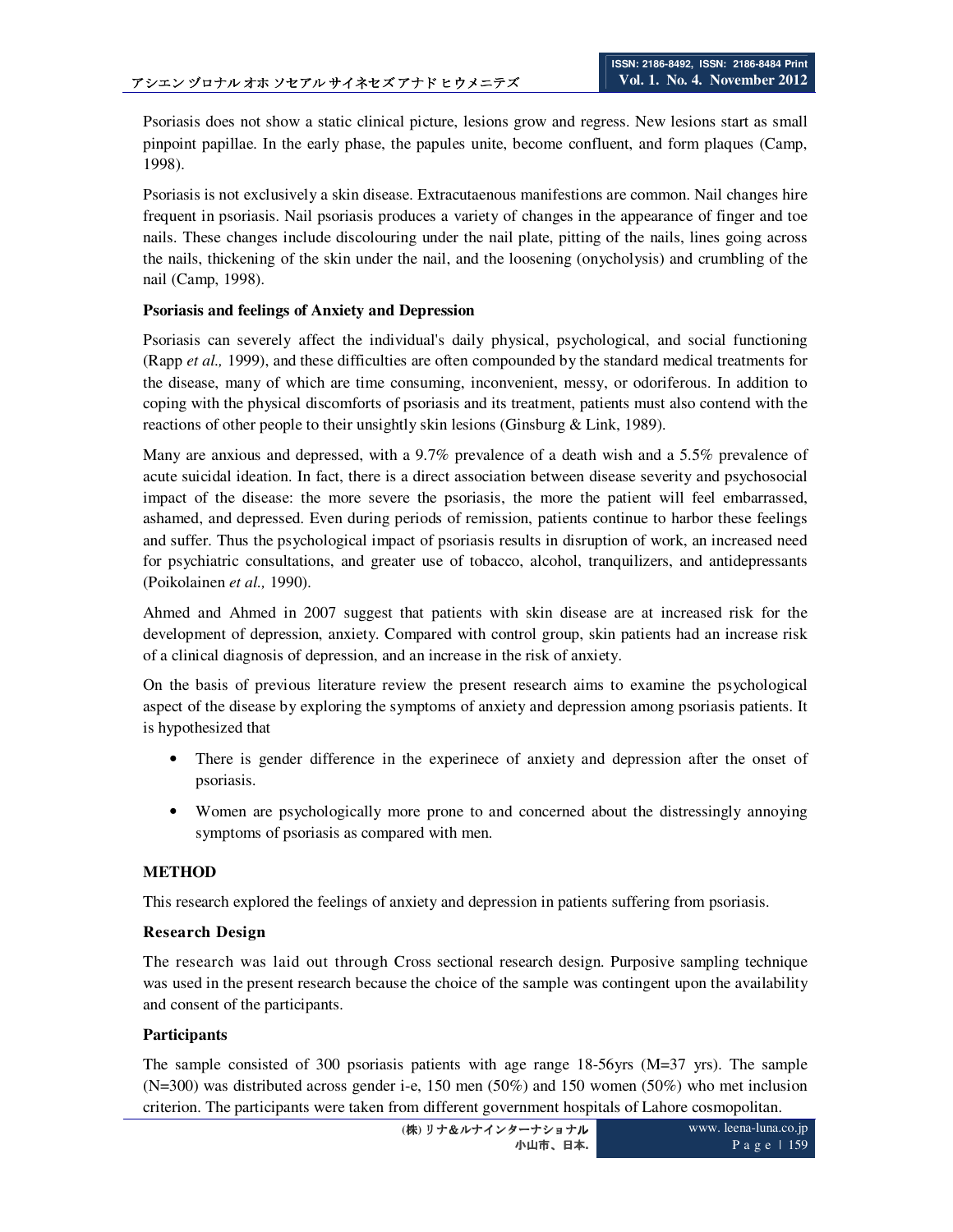The participants met the following inclusion criteria

- 18 years of age or more,
- presence of psoriasis with involvement of either upper/lower or both limbs
- absence of any severe mental or physical illness,
- at least 8 years of formal education, ability to read Urdu,
- and who will give their informed consent

## **MEASURES**

Duly standardized urdu version of the **Hospital Anxiety and Depression Scale (HADS)** was used for data collection.

### **Hospital Anxiety and Depression Scale (HADS)**

The HADS (Snaith & Zigmond, 1994) is a self-report questionnaire developed to detect adverse anxiety and depressive states. **The Hospital Anxiety and Depression Scale (HADS) is a screening device for measuring the severity of anxiety and depression separately.**It is a useful and reliable instrument for non psychiatric hospital departments and in other similar settings. It is a present state instrument but not one which is limited to an immediate stressful situation but also for a long term effects. Since it was developed for use with non-psychiatric population, it does not rely upon symptoms which may be present in people with physical illness alone, such as pain and weight loss. The internal consistency of the two subscales (A-scale, & D-scale) was established by Morey *et al.,* (1991) on the responses of 568 people. Cronbach alpha was .93 for A-scale and .90 for D-scale. The validity and reliability of the HADS was reviewed by Clark and Fallowfield (1993) and found to be satisfactory.

Standardized Urdu version of HADS (Mumford & Tareen, 1991) was used for the study. Clients were asked to choose one response from the four given for each statement. They were instructed to give an immediate response and be dissuaded from thinking too long about their answers.

### **PROCEDURE**

The research was described to participants as part of the thesis work of Ph.D. A consent form was given to the participants and they were ensured that the information acquired from them will be held confidential and will not be used for any other purpose than this research. After acquiring the informed consent, the demographic information including age, gender, education, marital status was recorded through demographic form. In order to identify the anxiety and depression of the patients HADS Urdu version was administered.

### **RESULTS**

The SPSS software version 13 was used to analyze data. Descriptive statistics such as means and standard deviations of the scores of anxiety, depression on HADS were tabulated. Independent samples t-test were applied to assess differences in experience of anxiety and depression among men and women suffering from psoriasis.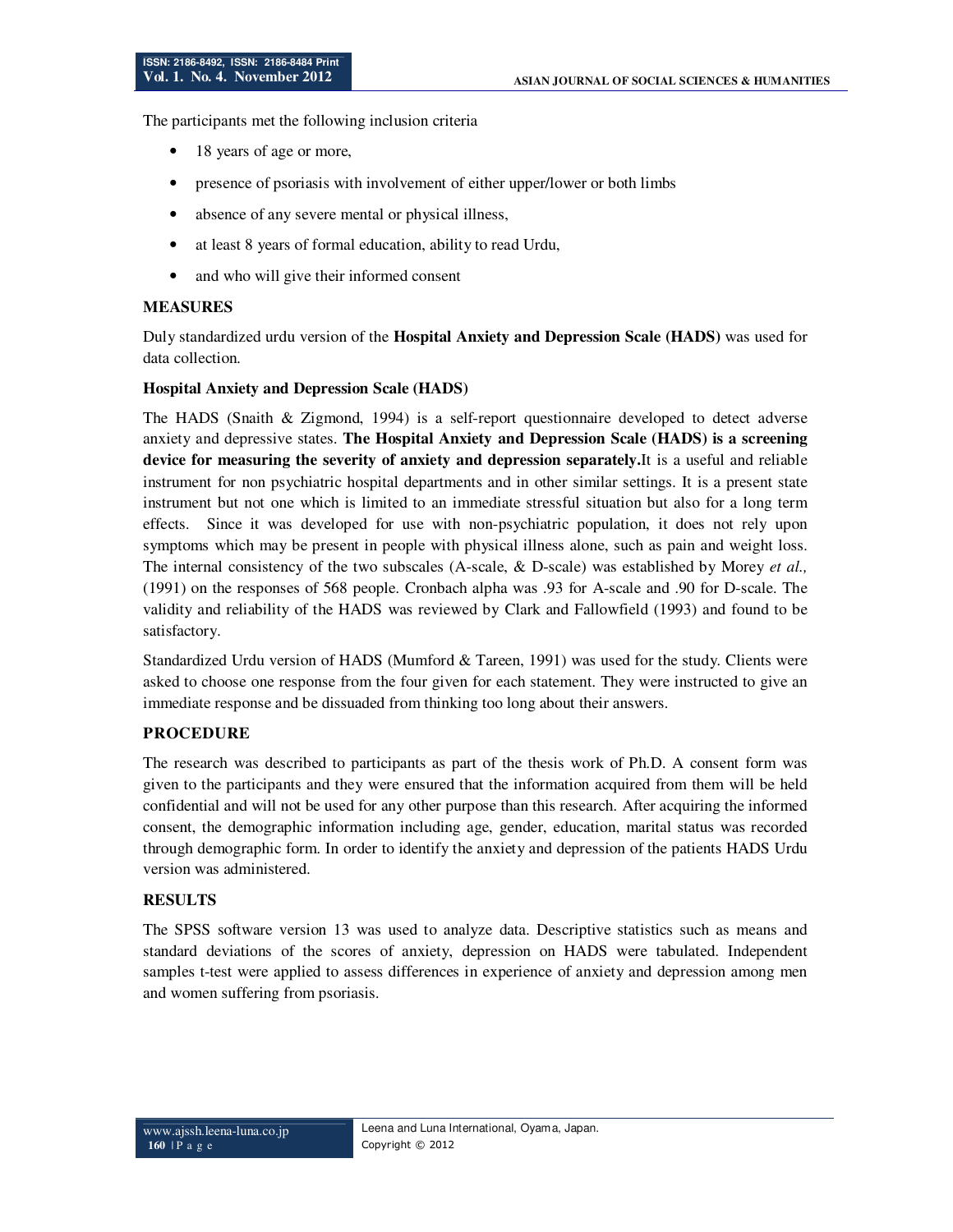| Groups | N   | M     | S.D   |                   | df  | D    |
|--------|-----|-------|-------|-------------------|-----|------|
| Women  | 150 | 14.97 |       | $3.565$ $2.718**$ | 298 | .002 |
| Men    | 150 | 13.88 | 3.399 |                   |     |      |

**Table 1. Comparison of men and women psoriasis patients in their experience of depression** 

\*\*p<.01

**Table 2. Gender difference of psoriasis patients in their experience of anxiety** 

| Groups | N   | M     | S.D   |           | df  | p    |
|--------|-----|-------|-------|-----------|-----|------|
| Women  | 150 | 15.04 | 2.912 | $3.084**$ | 298 | .002 |
| Men    | 150 | 13.89 | 3.534 |           |     |      |

\*\*p $< 01$ 

Results of the table 1 and 2 have shown significant difference in the symptoms of anxiety (t=3.084 p<.01) and depression (t=2.718 p<.01) between female and male patients.

The descriptive statistics have shown that women psoriasis patients experience more anxiety (M=15.04, SD=2.912) than men (M=13.89, SD= 3.534). Similarly the feelings of depression are more in women (M=14.97, SD= 3.565) than in men (M=13.88, SD= 3.399).

# **DISCUSSION**

This research explored the experiences of anxiety and depression among people sufferring from psoriasis. Researcher's main finding was that patients do feel anxiety and depression along with the physical discomfort of the disease. Psoriasis is not only a disease that affects the skin, but it is also a disease that can affect the physical, emotional, social and psychological aspects of life. Also gender plays an important role in experience of anxiety and depression in psoriasis patients. Previously it was found that gender generally was not associated with the effect of psoriasis on QOL (Gupta & Gupta, 1995). However, results of this study showed that Psoriasis appears to have a greater impact on women's lives. The level of emotional distress has implications for the progression and treatment of the diseases themselves, as stress can be a trigger for flaring up both psoriasis and psoriatic arthritis in many patients (Yokozeki, 1995).

Result findings have shown that women were more prone than men to experience anxiety, depression, anger, frustration, embarrassment and helplessness with regards to their psoriasis. In addition, they reported more day-to-day physical discomfort than men, including itching, irritation and pain from psoriasis.

Women with psoriasis and psoriatic arthritis are markedly more likely than men to suffer from the emotional and psychological effects of the diseases, according to survey data released by the Pakistan Psoriasis Foundation (PPF) in 2010.

Twenty percent of women reported psoriasis is a very large problem in their everyday lives, compared with just 12 %of men.

Two-thirds of women (67 %) said that psoriasis affects their overall emotional well-being, compared with 57 % of men.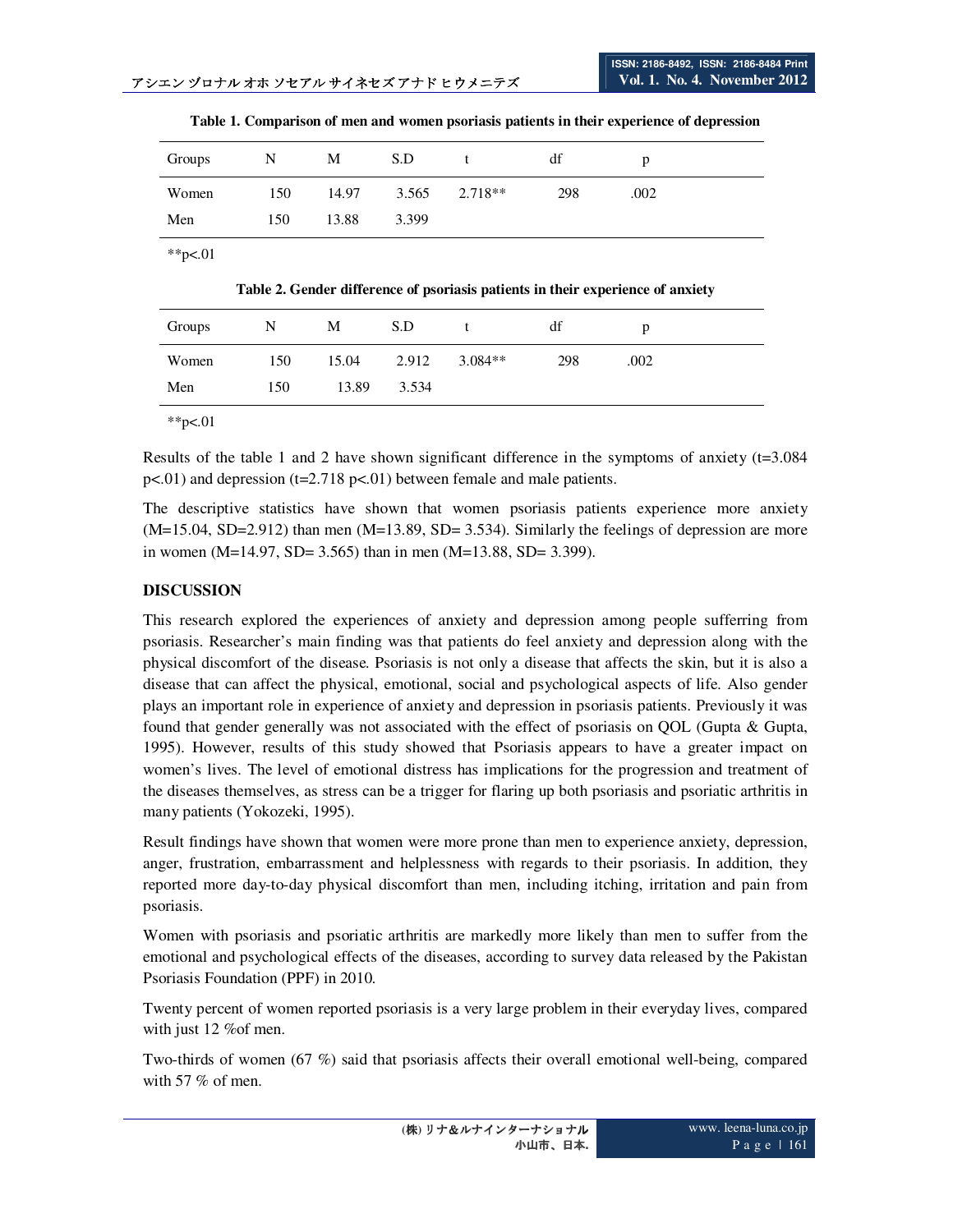Women were 12 % more likely than men to say psoriasis interferes with their capacity to enjoy life (59  $% vs. 52 %$ .

Women also were particularly found more sensitive to the effect of psoriasis on their appearance. More than half  $(57 \%)$  of women said their psoriasis is disfiguring, compared with 48 % of men, and nearly half (48 %) of the women surveyed said they alter their clothing choices to conceal psoriasis, compared to a third (32 %) of men (PPF,2010).

However, it is interesting that women in the current research sample, reported that they and other women would be more likely than men to be victimized by discrimination and prejudice. This finding, provide converging evidence that people with psoriasis have apprehension about themselves and this apprehension in turn leads to the feelings of anxiety as well as depression among them.

In the words of a sixteen-year-old girl, "It is not easy being a teenager with an uncomfortable, embarrassing, and time-consuming skin disorder. It is one of several problems including school, family, or friends. I could blame Psoriasis for any problem that I have"

According to the National Institute of Health (NIH), up to 7.5 million people have psoriasis which equates to about 2.2 % of the population. Although the percentage of women who have psoriasis is about equal to that of men but this chronic skin condition seems to have a much more dramatic psychological effect upon women (NIH, 2011).

The Pakistan Psoriasis Foundation reports that in an analysis of survey data from 5,000 psoriasis patients, 20 % of women said that psoriasis was a very large problem in their everyday lives, compared to only 12 % of men. In addition, approximately 60 % of women said that psoriasis interferes with their ability to enjoy life, as compared to only 52 percent of men. Overall, women have a much more difficult time dealing with the psychological and social issues brought about by having psoriasis (PPF, 2010)

Roenigk & Roenigk (1978) found that women are bothered by their psoriasis at least as much as men are, although men have equally or more severe disease than women. On the basis of the severity of the disease and its impact on patients, the treatment of men and women with severe psoriasis should be roughly similar (Lebwohl  $\&$  Tan 1998). There were significant sex-specific differences in the treatment of severe psoriasis. Sex-specific treatment differences have been encountered elsewhere in medicine and have been ascribed to physician bias (Safran & Rogers *et al.,* 1997). Other possible reasons for the differences include different disease severity or treatment preferences between men and women (Schulman, Berlin & Harless *et al.,* 1999).

### **Implications**

This study represents an important advancement in knowledge about psoriasis, the symptoms of depression and fatigue, and the relation between them. Overall, our data support previously published results indicating that patients with psoriasis carry a significant burden of disease. Furthermore, these results suggest that a comprehensive approach to psoriasis treatment, including screening for and management of depression could benefit patients and potentially lead to a happier and healthier life.

### **Limitations and Suggestions**

The current research has several limitations. The future researchers may take guidance to conduct/replicate the research by using the suggestions.

One potential limitation of this study is that despite the widespread use of the HADS, some studies have concluded that HADS is better used as a screening instrument for anxiety and depression rather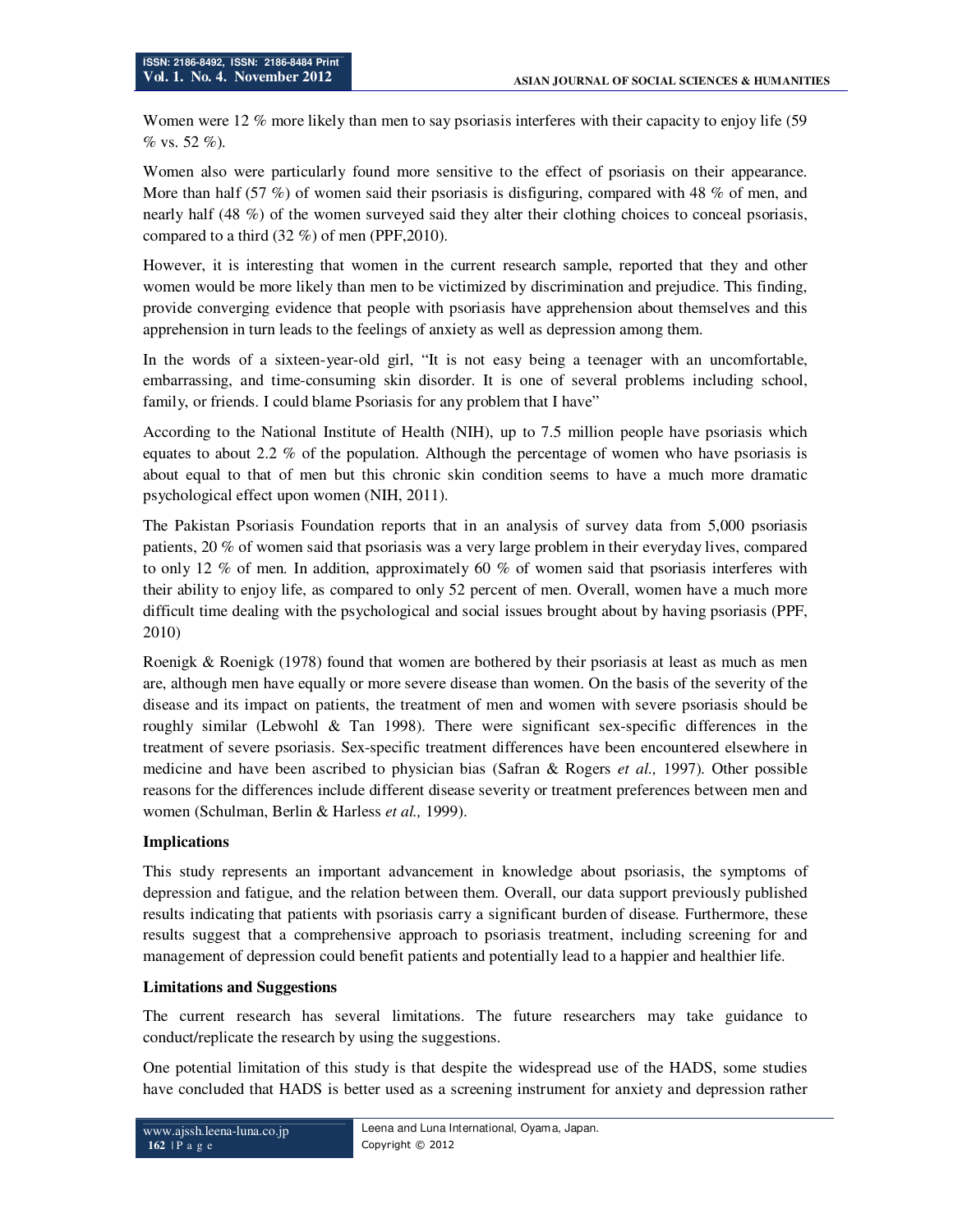than as a diagnostic tool or for monitoring symptoms over time. In addition, the fairly short treatment period during which HADS data were collected may have limited our findings; therefore, additional long-term studies would be useful in further elucidating the long-term impact of anxiety and depression in patients with moderate-to-severe psoriasis.

Also the sample was collected only from the city of Lahore that also causes poor generalizability. The scope of the study would have enhanced by collecting data from different parts of the country.

### **REFERENCES**

- Ahmed, S. and Ahmed, I. (2007). Frequency and magnitude of anxiety and depression among acne patients: A study of 100 cases. *Journal of Liaquat University of Medical and Health Sciences*, 25-29.
- Camp, R.D.R. (1998). Psoriasis. In R.H Champion; J.L Burton; D.A Burns & S.M Breathnach(Ed) *Rook/Wilkinson/Ebling Text Book of Dermatology* (6<sup>th</sup> ed), pp(1587-1640). U.K Blackwell Science Ltd.
- Clark, A. and Fallowfield, L.J. (1993). **Quality of life measurement in patients with malignant disease.** *Journal of Royal Society of Medicine,* **79:**165-9.
- Ginsburg, I.H & Link, B.G.(1989). Feelings of stigmatization in patients with psoriasis. *Journal of American Academy of Dermatology*, 20: 53– 63.
- Gupta, M.A. and Gupta, A.K. (1995). Age and gender differences in the impact of psoriasis on quality of life. *International Journal of Dermatology,* 34: 700–703.
- Hunziker, T. and Schmidli, J. (1993). Psoriasis, an autoimmune disease? *Ther Umsch*, 50(2):110-3. Retrieved August 16, 2007 from, www.blackwellsynergy.com/journals/html.
- Jobling, R.G. (1976). Psoriasis—a preliminary questionnaire study of sufferers' subjective experience. *Clinical Experimental Dermatology ;1*:233-6.
- Lebwohl, M. (1998). Tan MH. Psoriasis and stress [letter]. *Lancet* ;351:82.
- Moorey, S., Greer, S., Watson, M., Gorman, C., Rowden, L. and Tunmore, R. *et al.,* (1991). The factor structure and factor stability of the hospital anxiety and depression scale in patients with cancer. British Journal of Psychiatry;158:255-9.
- Mumford, D.B., Tareen, I.A., Bajwa, M.A., Bhatti, M.R. and Karim, R. (1991). The translation and evaluation of an Urdu version of the Hospital Anxiety and Depression Scale. Acta Psychiatrica Scandiniva; 39(7):883-8 .
- National Institute of Health. (2011). Psoriasis and its effects on population. Retrieved from http://www.nih-isb/files/National Institute of Health Islamabad.mht
- Pakistan Psoriasis Foundation. (2010) Retrieved October 30 2010 from *www.thenews.com.pk/Todays-News-5-12753...* .
- Poikolainen, K., Reunala, T., Karvonen, J., Lauharanta, J. and Karkkainen, P. (1990). Alcohol intake: a risk factor for psoriasis in young and middle aged men? *British Medical Journal*; 300:780-3.
- Roenigk, R.K. and Roenigk, H.H.Jr. (1978). Sex differences in the psychological effects of psoriasis. Cutis ;21:529-33.